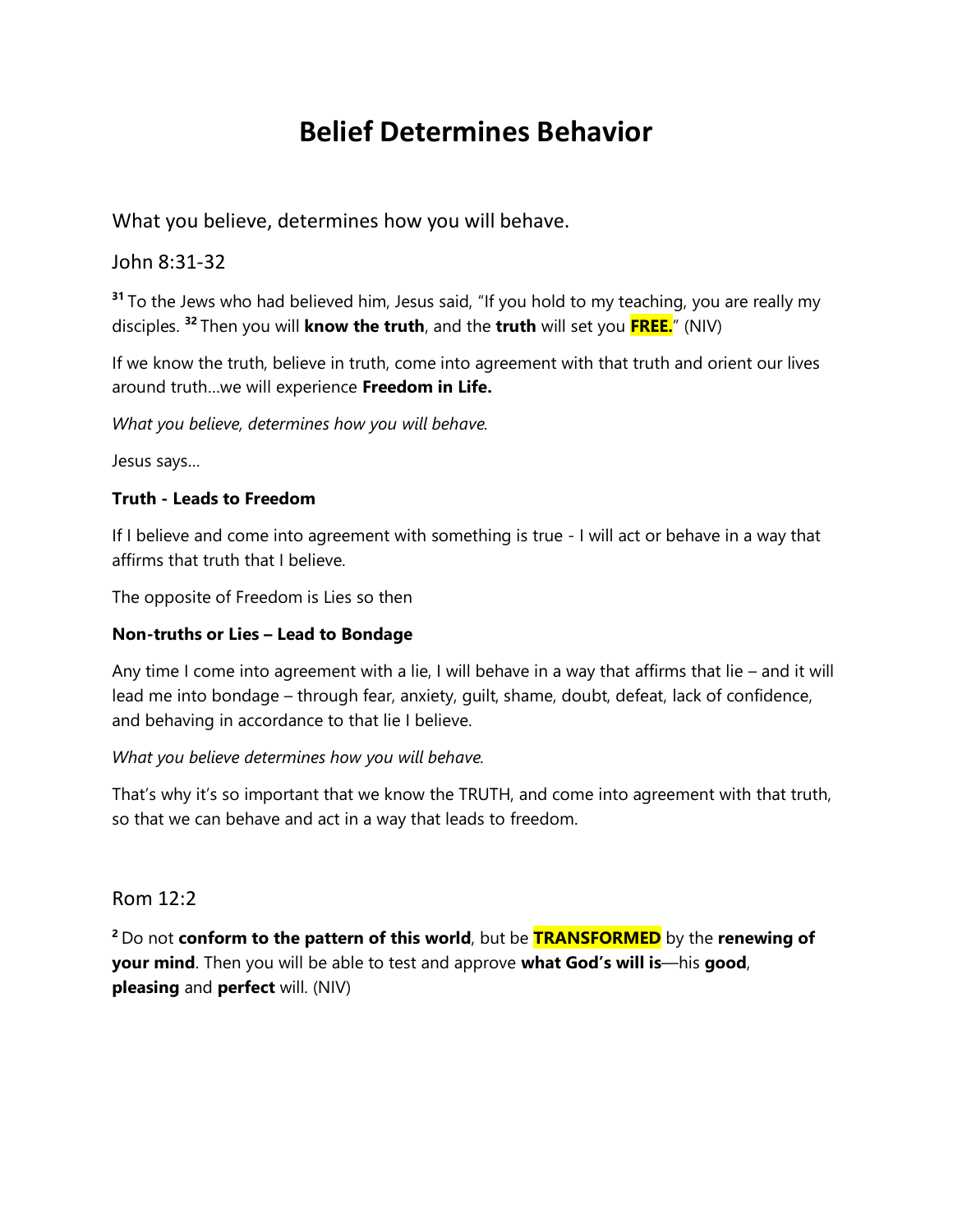## Rom 12:2

<sup>2</sup> **Don't copy the behavior** and customs of this world, but **let God transform you** into a new person by **changing the way you think**. Then you will learn to **know God's will for you**, which is **good** and **pleasing** and **perfect**. NLT

How are we transformed? **By the Renewing of our minds**…**with Truth**. Rejecting and renouncing lies I've believed and replacing them with the **TRUTH…that sets us FREE.** 

What I want to share with you today is a diagram that helps us to see where some of the lies we believed came from. Sometimes they are subtle, sometimes not. But there can be things that we have felt were truth…but actually were lies, and they can be ingrained in our thinking. And if we don't correct them – they will continue to lead us and keep us in bondage.

Draw Diagram – Hurt / Wound that happens

Pain – Ouch, that was so hurtful / painful / traumatic / confusing

Interpretation – Why did that happen, what's the meaning of it?

Beliefs - I'm not loved, I'm not acceptable, it was my fault, I'm worthless, I'm forever messed up, I'm damaged goods, if people know me they will reject me, I'm a loser, I'm not good enough, other...

Attitudes – I'll never let myself get hurt/rejected like that again, I'll do whatever it takes to be loved, I'll never allow myself to need someone, I'll hurt you before you hurt me, I'll protect myself at all costs, I can't be vulnerable, I'll never trust

\_\_\_\_\_\_\_\_\_\_(women, men, authority, family, friends, etc) again, I'll never let myself be embarrassed by crying again, I won't hope for the best because I will never allow myself to be disappointed again, I'll never conquer this, I'll never be like my father/mother, other…